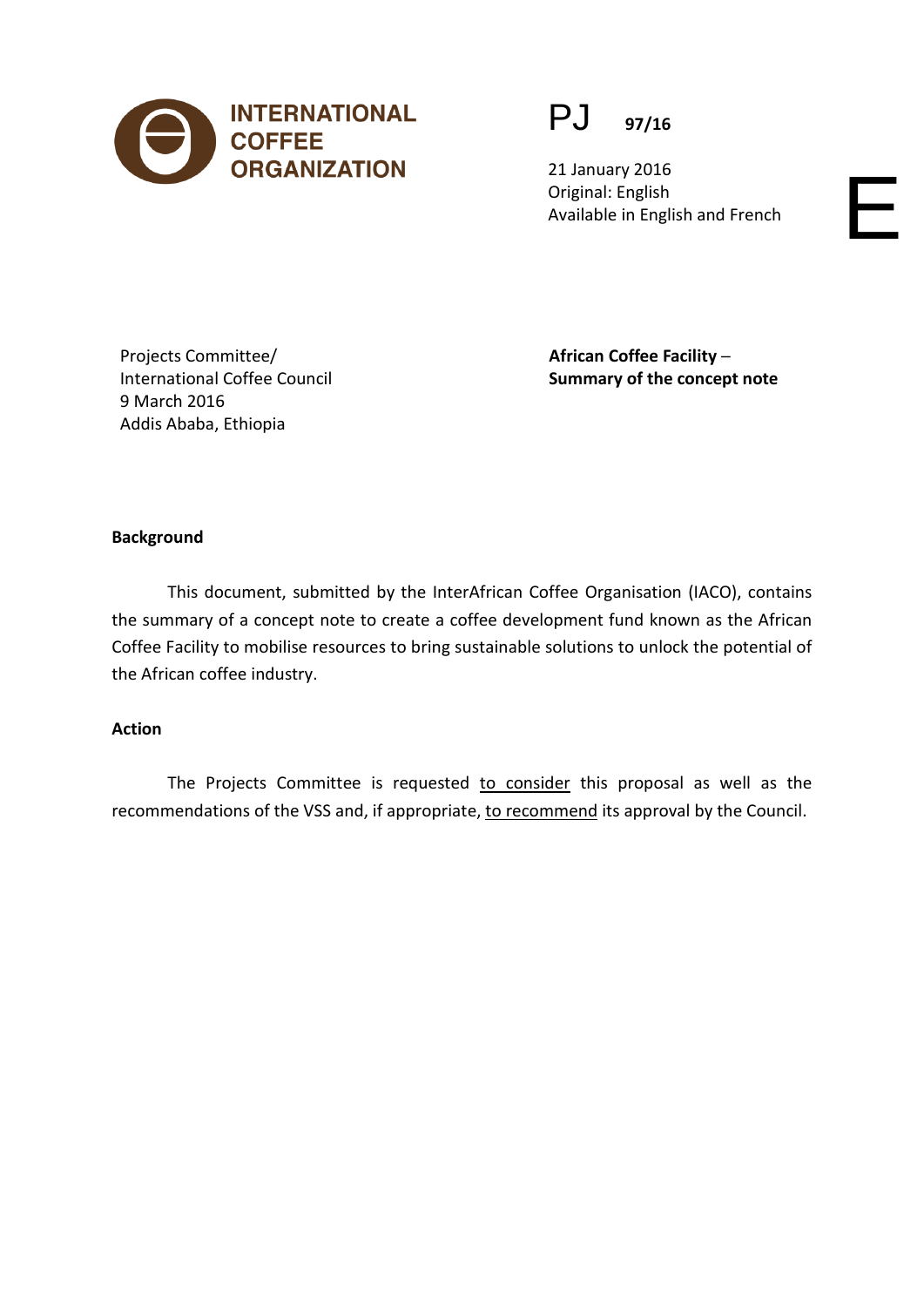# **AFRICAN COFFEE FACILITY ─ SUMMARY OF THE CONCEPT NOTE**

### I. **Background**

1. In view of Africa's young and growing population, labour-intensive sectors must play a larger role in the continent's transformation. The African continent has the largest number of coffee producing countries and the industry is essential to many countries as it is a primary source of income for more than 12 million households, and contributes a significant proportion of tax income in a number of these countries. Indeed, the coffee sub-sector will continue to offer opportunities for growth, raising earnings and transforming lives of the farming communities. Africa holds a great potential for catalysing private sector development, creation of jobs and generation of income for both public and private sectors — including farmers, processors, cooperatives, exporting firms and governments among others.

2. However, as in the case of many other agricultural sectors, the development of the coffee sector in Africa faces a number of challenges closely dependent on each individual situation of the 25 coffee producing countries. It is against this background that within the framework of the 4th Consultative Forum on Coffee Sector Finance of the International Coffee Organization and under the leadership of the Secretary General of the InterAfrican Coffee Organisation (IACO), various partners in the coffee value chain have approached the African Development Bank to request the creation of a coffee development fund known as the 'African Coffee Facility'. With the goodwill and understanding of the Bank, it is expected that this Facility will mobilise resources to bring sustainable solutions to unlock the potential of the African coffee industry.

# **II Rationale and objective**

3. The proposed Facility shall identify and support interventions to integrate small scale coffee producers in the coffee value chain, hereby providing the target group access to markets and technologies that will improve their competitiveness. The Facility will also make use of and further promote the sharing of experiences, knowledge and more important opportunities (investments) of all participants in their activities in the region. The purpose is a systematic sectoral (agriculture) and commodity (coffee sub-sector) approach which will increase (economic) growth and reduce poverty of communities in rural areas through publicprivate sector initiatives.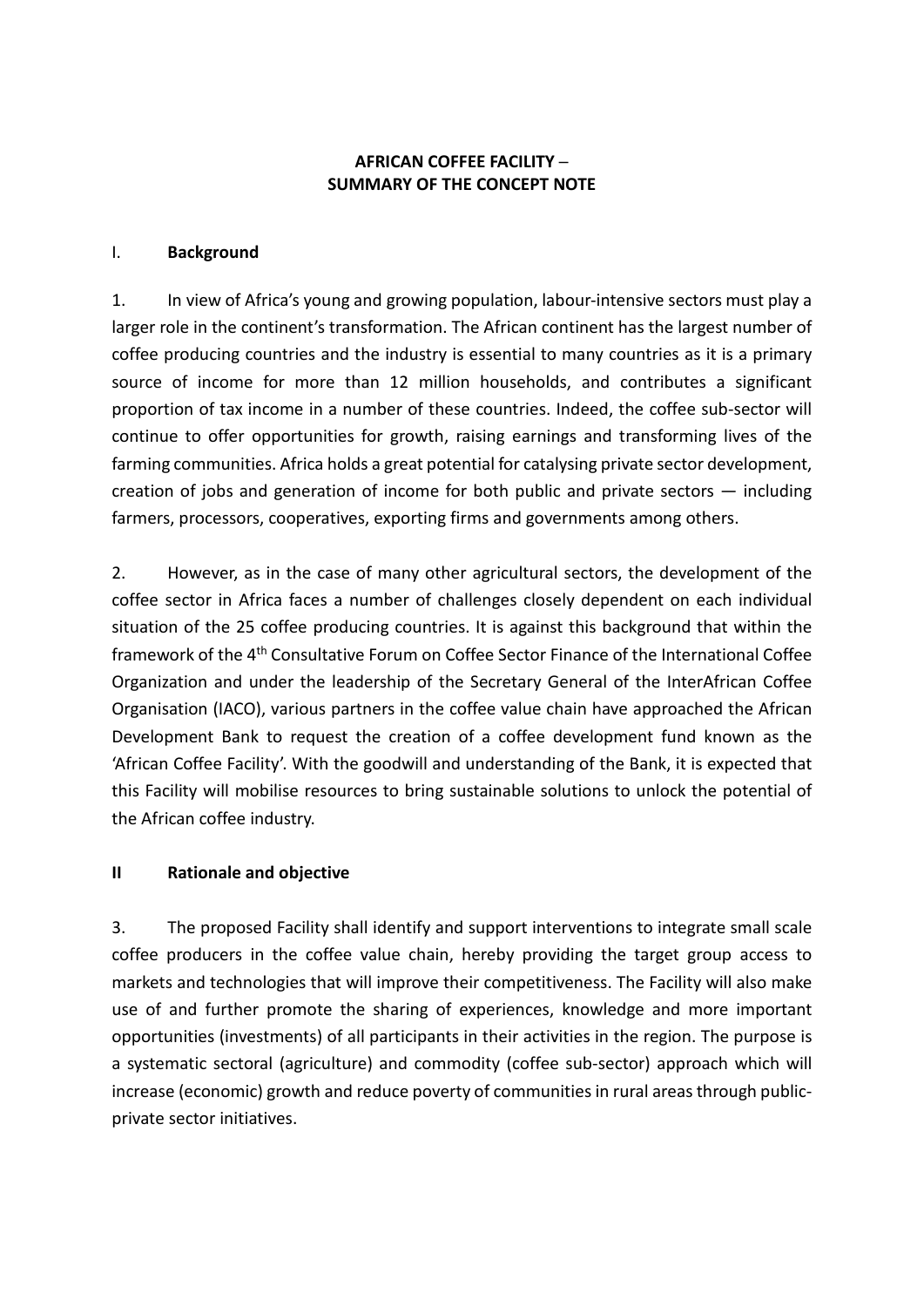4. The main objective is to create a non-reimbursable (grant**[1](#page-2-0)**) investment facility to fund ongoing and planned initiatives with the specific objective to expand production and market access of quality African coffee. This is to occur at national and regional levels, so as to take full advantage of growing market demand for coffee. This objective will be achieved by implementing activities tailored to the needs of beneficiary groups and specific conditions in each focus country, as well as activities having a multinational scope.

# **III. Components**

- 5. This objective will be met through the implementation of four components:
- (a) Building a regional sustainable coffee supply chain.
- (b) Building demand, market linkages and investment.
- (c) Promoting climate change adaptation and environmentally responsible practices.
- (d) Dissemination of information, and communication of lessons-learned, sharing of experiences and tools, and building partnerships.

#### **IV. Benefits and beneficiaries**

- 6. The benefits of this proposed Facility are three-fold:
- (i) Achieve economies of scale in developing materials, thus allowing training methodologies and materials to be disseminated more broadly than in individual project by project.
- (ii) Strengthen intra-regional exchanges of methodologies for producing high-quality coffee.
- (iii) Take the lessons learned by the different pilot countries on producing and marketing quality coffee and use them in other countries in the region.
- 7. The direct benefits for the beneficiaries targeted through this Facility include:
- (i) Increased volume and value of high quality coffee trade with global partners.
- (ii) Increased producer income.
- (iii) Increased participation and engagement of the youth and women in coffee production.
- (iv) Improved food security through balanced and diversified farming systems.

<span id="page-2-0"></span> <sup>1</sup> *The grant component will also be important as a stimulus—a possibility to link it with loans that will support investments in the coffee value chain, which will require the presentation of credible business plans or feasibility studies that can be financed by the Facility.*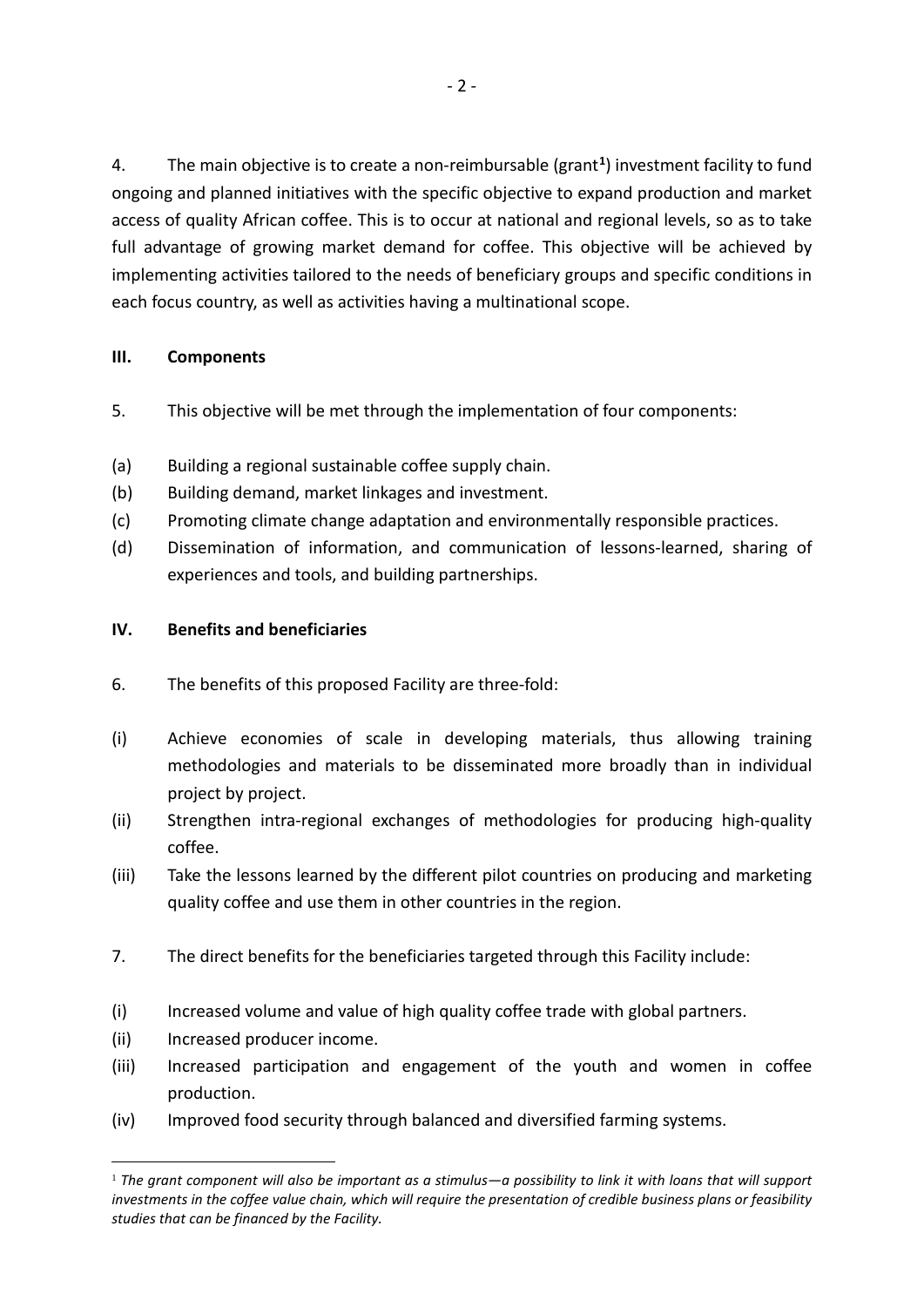- (v) Improved environmental sustainability.
- (vi) Improved climate adaptation and mitigation measures.
- (vii) Improved relationship between the producers, traders and financial institutions.
- (viii) Increased knowledge of the producers in improved coffee management and processing practices, credit management and organising and managing farmers cooperatives.
- 8. The general benefits to Africa's Coffee Sub-sector are:
- (a) Employment creation, food security, and rural poverty reduction in Africa.
- (b) Improvements and efficiency gains in the Coffee Value Chain in Africa.
- (c) Gender & youth empowerment and employment opportunities (job creation).
- (d) Implementation of adaptation technologies for mitigating adverse environmental factors, which will benefit the agricultural sector.
- (e) Major boost in foreign exchange earnings for the producing countries and improvement in the livelihoods of the smallholder coffee producers.
- 9. The benefits to coffee roasters and trade houses are:
- (a) Consistent supply of quality coffee in required volumes.
- (b) Improved relationship between African coffee producers and traders/roasters.
- (c) Joint identification to pursue up-stream green and/or brown field investments in coffee producing areas.
- (d) Priorities for the coffee traders to buy the required quantities of high quality coffee from the projects or beneficiary countries.
- (e) Recognition that Africa is serious about rehabilitating its coffee sector.

# **V. Cost and financing**

10. The Facility expects to start with a total of at least US\$50 million (minimum size of the fund), with a target to reach of US\$150 million to be completed over the next 18 months. This size is appropriate to attain the critical mass necessary for the Facility to make high impact investments in line with its overall objective. A significant part of the Facility's capital will come from the bank, to be agreed with the bank management, and will furthermore be raised from private sector, foundations and other donors. The facility will have a lifetime, to be advised by the bank's systems and procedures, but for instance could be 10 years**[2](#page-3-0)** .

<span id="page-3-0"></span> <sup>2</sup> *In line with Bank's Ten year strategic planning (2013-2022), from inclusive growth to sustainable green growth.*